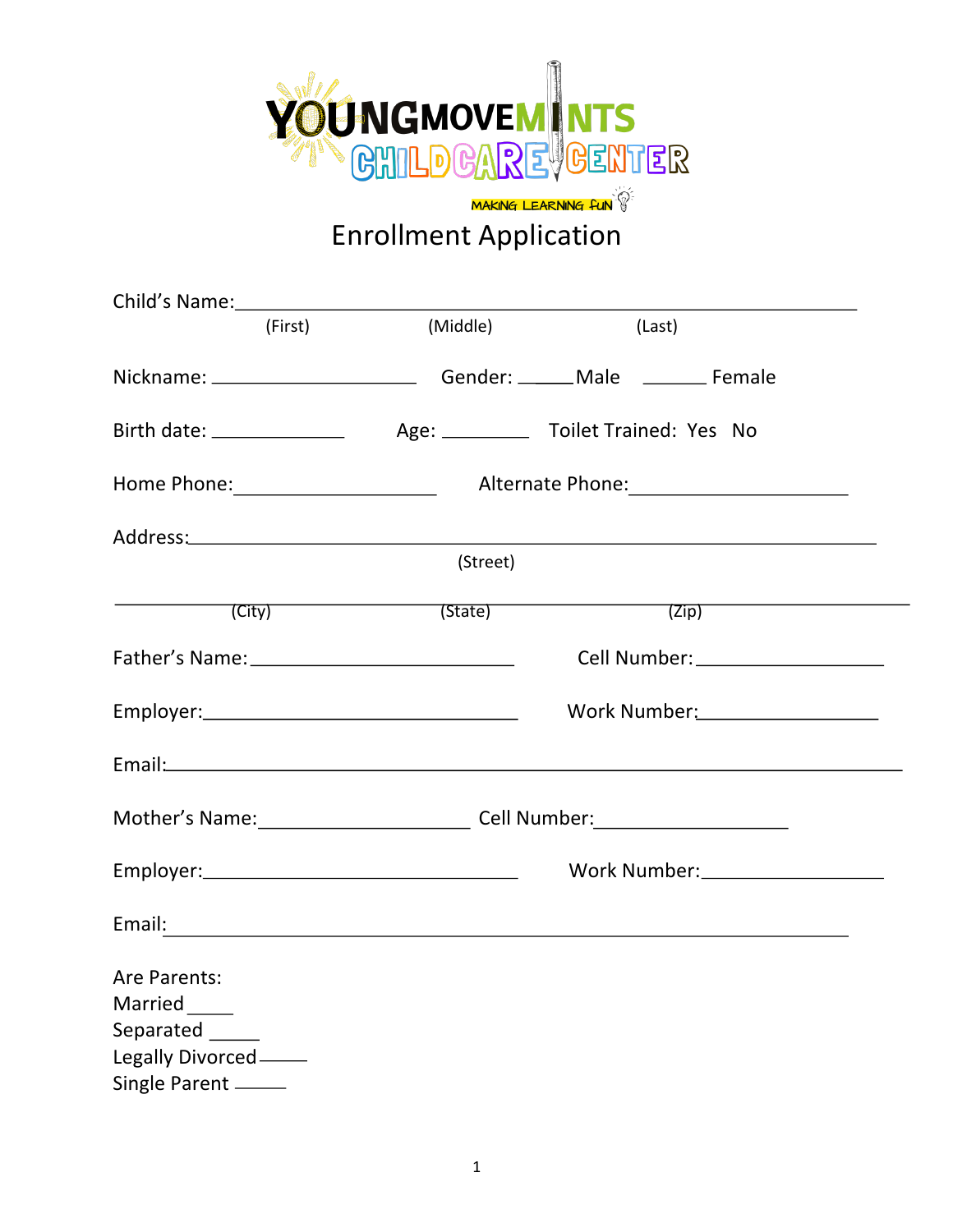

If divorced, who has legal custody?<br>
<u>If</u> divorced, who has legal custody?

Days and Time Child needs Care:

| Monday    |  |
|-----------|--|
| Tuesday   |  |
| Wednesday |  |
| Thursday  |  |
| Friday    |  |

## **About Your Child**

Has your child ever been in child care before? What type (center,

family daycare, grandma etc.)\_\_\_\_\_\_\_\_\_\_\_\_\_\_\_

Was it a positive experience?

Why are you looking for child

care?\_\_\_\_\_\_\_\_\_\_\_\_\_\_\_\_\_\_\_\_\_\_\_\_\_\_\_\_\_\_\_\_\_\_\_\_\_\_\_\_\_\_\_\_\_\_\_\_\_\_\_\_\_\_\_\_\_\_\_\_\_\_

How does your child feel about daycare and being left by his/her mommy/daddy? \_\_\_\_\_\_\_\_\_\_\_\_\_\_\_\_\_\_\_\_\_\_\_\_\_\_\_\_\_\_\_\_\_\_\_\_\_\_\_\_\_\_\_\_\_\_\_\_\_\_\_\_\_\_\_\_\_\_\_\_\_\_\_\_\_\_

Are there any recent traumatic situations the child has been exposed to such as a death in the family, divorce, new sibling etc.?

\_\_\_\_\_\_\_\_\_\_\_\_\_\_\_\_\_\_\_\_\_\_\_\_\_\_\_\_\_\_\_\_\_\_\_\_\_\_\_\_\_\_\_\_\_\_\_\_\_\_\_\_\_\_\_\_\_\_\_\_\_\_\_\_\_\_\_

What is your normal method of  $discipline? \begin{tabular}{@{}c@{}} \hline \[ \, & \multicolumn{3}{c}{} \[ \, & \multicolumn{3}{c}{} \[ \, & \multicolumn{3}{c}{} \[ \, & \multicolumn{3}{c}{} \[ \, & \multicolumn{3}{c}{} \[ \, & \multicolumn{3}{c}{} \[ \, & \multicolumn{3}{c}{} \[ \, & \multicolumn{3}{c}{} \[ \, & \multicolumn{3}{c}{} \[ \, & \multicolumn{3}{c}{} \[ \, & \multicolumn{3}{c}{} \[ \, & \multicolumn{3}{c}{} \[ \, & \mult$ 

What is your child's temperament? Are they easy going, hard to please, demanding, aggressive, etc.

\_\_\_\_\_\_\_\_\_\_\_\_\_\_\_\_\_\_\_\_\_\_\_\_\_\_\_\_\_\_\_\_\_\_\_\_\_\_\_\_\_\_\_\_\_\_\_\_\_\_\_\_\_\_\_\_\_\_\_\_ \_\_\_\_\_\_\_\_\_\_\_\_\_\_\_\_\_\_\_\_\_\_\_\_\_\_\_\_\_\_\_\_\_\_\_\_\_\_\_\_\_\_\_\_\_\_\_\_\_\_\_\_\_\_\_\_\_\_\_\_\_\_\_\_\_\_\_\_\_\_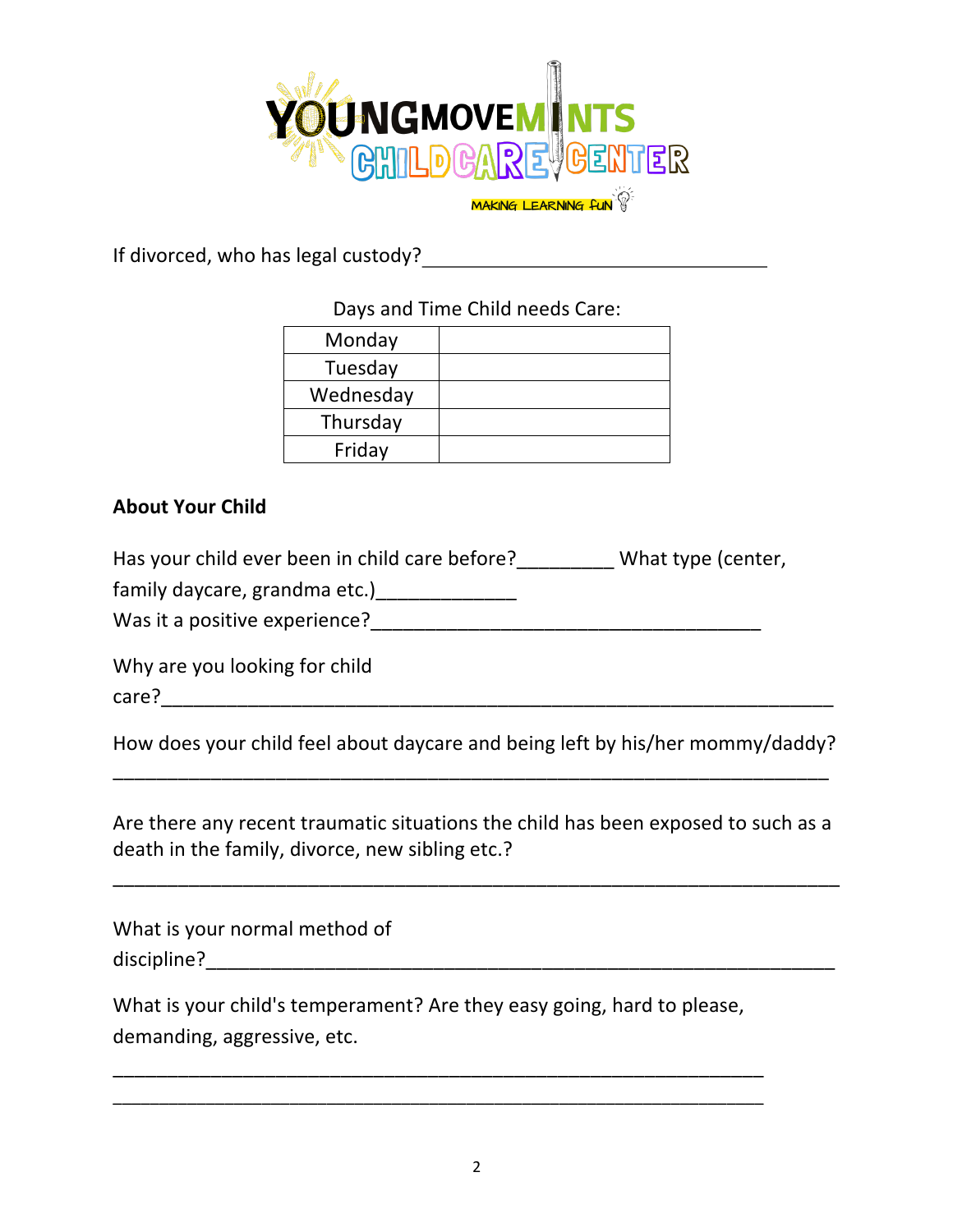

**MAKING LEARNING FUN** 

Allergies: Yes No If yes, please list:

Are there any food restrictions? \_\_\_\_\_\_\_\_\_\_\_\_\_\_\_\_\_\_\_\_\_\_\_\_\_\_\_\_\_\_\_\_\_\_\_\_\_\_\_\_\_

What is your child's favorite food?\_\_\_\_\_\_\_\_\_\_\_\_\_\_\_\_\_\_\_\_\_\_\_\_\_\_\_\_\_\_\_\_\_\_\_\_\_\_ 

What food does your child dislike? \_\_\_\_\_\_\_\_\_\_\_\_\_\_\_\_\_\_\_\_\_\_\_\_\_\_\_\_\_\_\_\_\_\_\_\_\_\_\_

Can your child be relied upon to indicate bathroom

wishes?

What words does your child use for:

Bowel movements \_\_\_\_\_\_\_\_\_\_\_ urination\_\_\_\_\_\_\_\_\_\_\_\_\_

What time does your child awaken?

What time does your child go to sleep at night?

\_\_\_\_\_\_\_\_\_\_\_\_\_\_\_\_\_\_\_\_\_\_\_\_\_\_\_\_\_\_\_\_\_\_\_\_\_\_\_\_\_\_\_

\_\_\_\_\_\_\_\_\_\_\_\_\_\_\_\_\_\_\_\_\_\_\_\_\_\_\_\_\_\_\_\_\_\_\_\_\_\_\_\_\_\_\_\_\_

Do they sleep through the night?

Does your child sleep in a bed or crib, other? \_\_\_\_\_\_\_\_\_\_\_\_\_\_\_\_\_\_\_\_\_\_\_\_\_\_\_\_\_\_\_\_\_\_\_\_

\_\_\_\_\_\_\_\_\_\_\_\_\_\_\_\_\_\_\_\_\_\_\_\_\_\_\_\_\_\_\_\_\_\_

Are there any siblings? Please name them and specify ages and gender.

| Name | age | gender |
|------|-----|--------|
| Name | age | gender |
| Name | age | gender |

Has your child had experience playing with other children?

\_\_\_\_\_\_\_\_\_\_\_\_\_\_\_\_\_\_\_\_\_\_\_\_\_\_\_\_\_\_\_\_\_\_\_\_\_\_\_\_\_\_\_\_\_\_\_\_\_\_\_\_\_\_\_\_\_\_\_\_\_\_\_\_\_

\_\_\_\_\_\_\_\_\_\_\_\_\_\_\_\_\_\_\_\_\_\_\_\_\_\_\_\_\_\_\_\_\_\_\_\_\_\_\_\_\_\_\_\_\_\_\_\_\_\_\_\_\_\_\_\_\_\_\_\_\_\_\_\_\_\_